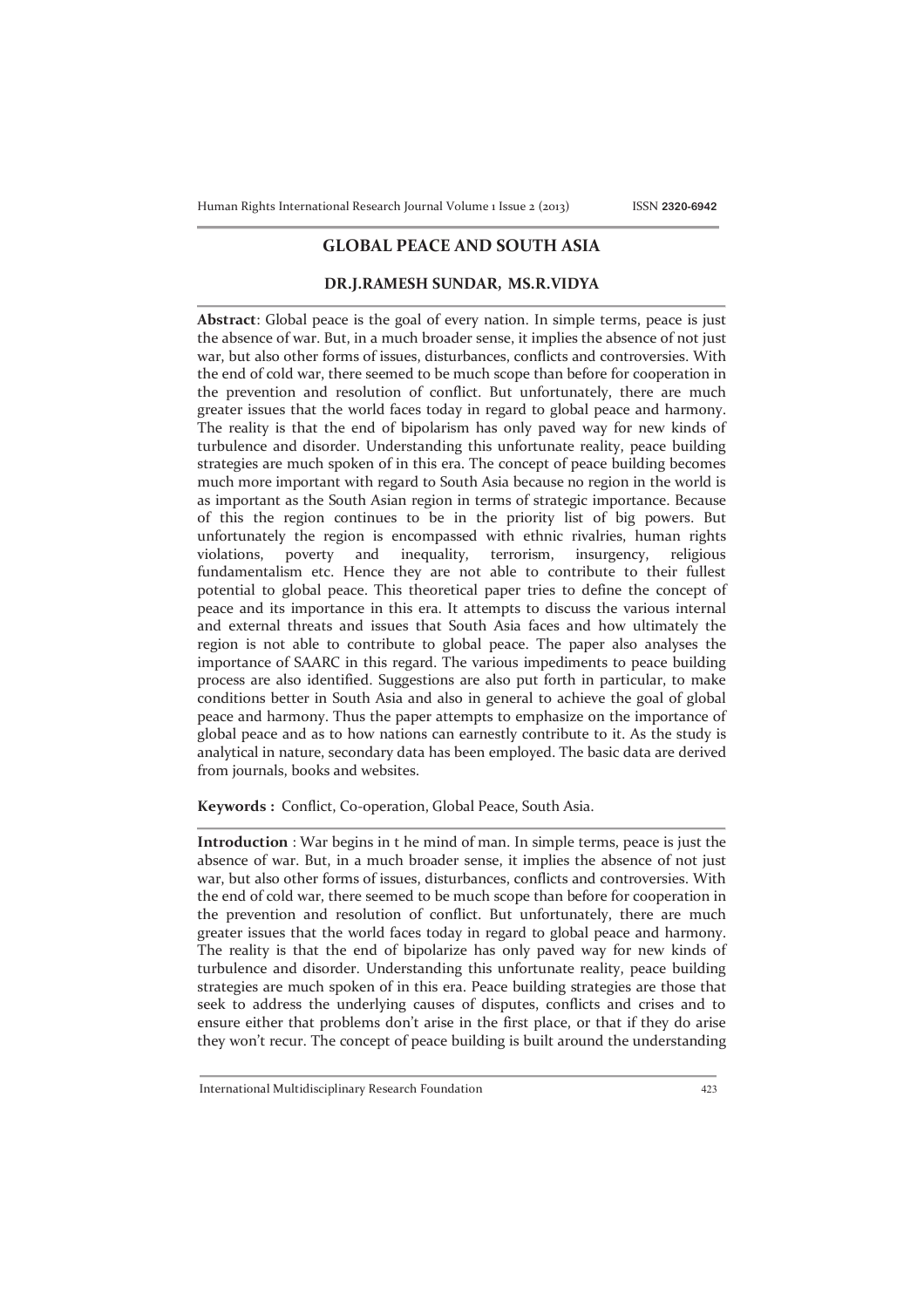## GLOBAL PEACE AND SOUTH ASIA

of the need to provide security and order, reasonable standard of living, and most importantly, the recognition of the identity and worth of different groups. This approach to peace building is important because any kind of conflict begins and continues when the interests of one or more groups are threatened. Peace building involves putting in place international rules and regulations, dispute resolution mechanisms with cooperative techniques and concentrating into the economic, social and humanitarian needs of societies. Though most countries have understood the importance of international peace and the positive impact that it can have on their societies, they only struggle in their realization of this dream. The piling up of issues and conflicts in the international arena and the complexity of peace building operations has made the concept of global peace a distant dream. But no nation in the world would give up in their target to achieve peace and harmony. In regard to global peace the contributions of South Asia is much discussed, debated and criticized. South Asia continues to be one of the most volatile regions in the world. Though most of the South Asian countries stand by peace and harmony, the region is not free from conflicts and issues, which act as an impediment to their contribution to global peace. The region is submerged in ethnic conflicts, civil wars, communal and political violence, terrorism, gross violation of human rights, intra- state and inters- state conflicts etc. South Asia and Global Peace: South Asia is believed to have the oldest civilization in the world with unique characteristics. There is the presence of abundant literary works on religion, theology, astronomy and culture and most of these works have supported the cause of peace for the sake of humanity. Ironically, the Global Peace Index (GPI), 2013 has identified South Asia as the least peaceful region in the world<sup>1</sup>. The index brings to notice the shocking realities of the region. Pakistan and Afghanistan are marked very low in their degree of peacefulness. India is considered low, Bangladesh, Nepal and Sri Lanka are considered medium and Bhutan is the only country in the region that is marked very high. Surprisingly, South Asia scored quite low on 'internal peace' indicators as opposed to 'external peace' indicators, which mainly focus on peace in interstate relations. But however, India, the largest and most powerful country in South Asia, scored lower on external peace indicators this year. The findings of Global peace Index is not a shock to those who have been closely observing the developments in the region. South Asia has become a hotbed of the war on terror and a victim of the strategic interests of major power blocs keeping the region in constant turmoil and uncertainty. The seven countries in the region are under constant threat to internal and external security. Though counter terrorism is adopted in Afghanistan, the presence of foreign forces in the country has created a sort of uncertainty and distrust among the civilians and the impact is even felt by the neighboring country, Pakistan. Not wanting to let go this opportunity, the extremists groups have also not failed to play with the sentiments of the people. Situations seem much worse for Pakistan which is overshadowed by political crisis, religious fundamentalism and terrorism. Repeated clashes between groups, border disputes and the subsequent military operations, political violence, etc has prevented this nation from contributing much towards global peace. India, the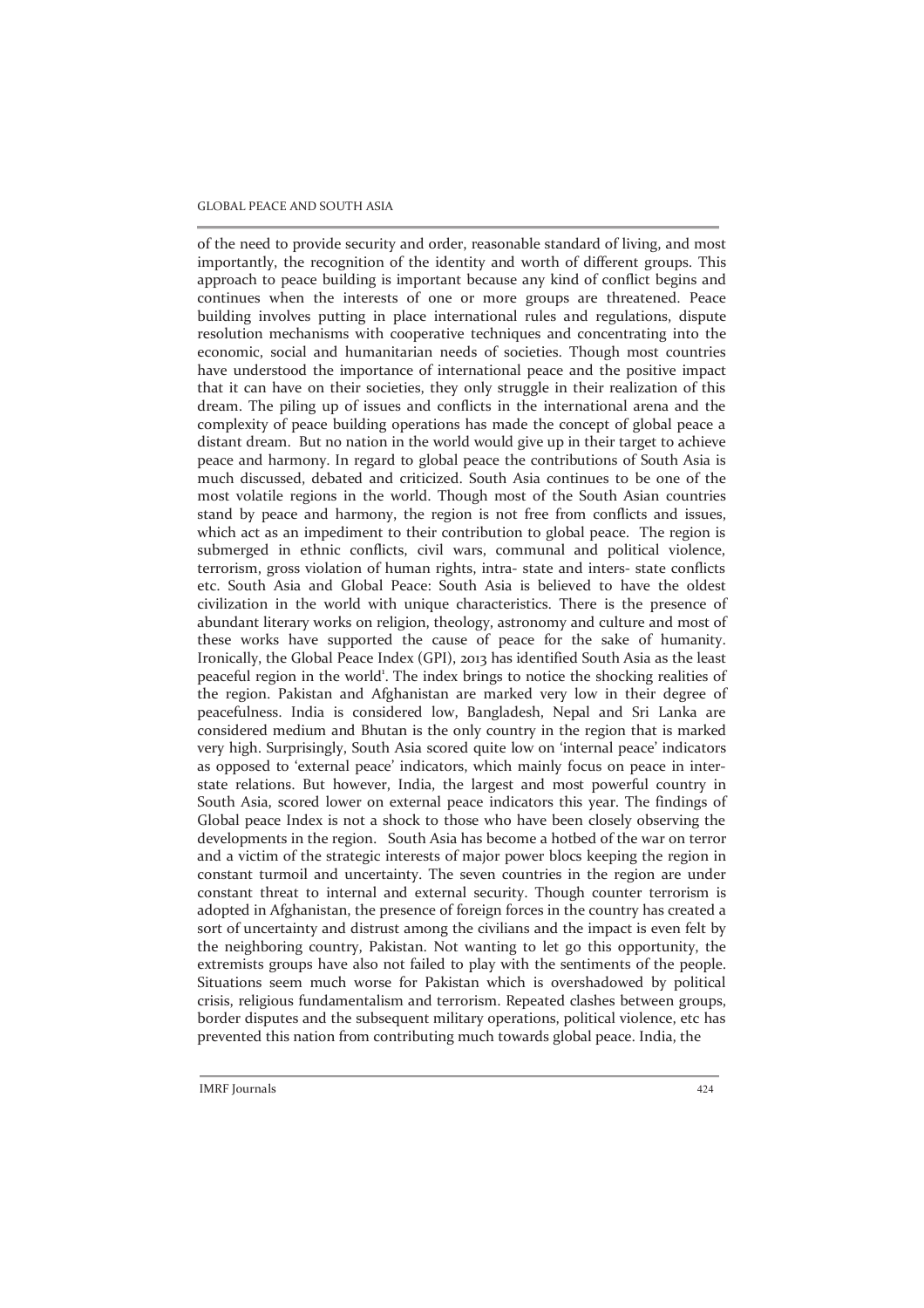Human Rights International Research Journal Volume 1 Issue 2 (2013) ISSN **2320-6942**

 largest democracy in the world is also not free from issues and threats. Religious intolerance, communal hatred, persecution of minorities, casteism, unethical politics, etc are serious issues of concern in India. India's long cherished ideal of secularism received a tough blow when minorities were attacked and brutally killed in some parts of the country. Constitution, the supreme document of the land watched with dismay the violation of its Right to Religion. Though, the democratic transition in Bangladesh brought hope into the country, the issue of religious fundamentalism has to be seriously dealt with. Bhutan, Nepal and Maldives have brought a lot of hope and expectations into the region after their democratic transition. Intact, Bhutan is even called "Model of Peace" in South Asia<sup>2</sup>. SAARC, South Asia and Global Peace: The evolution of SAARC when cold war was at its peak was considered a massive victory against arms race. It was the New Delhi Summit which was instrumental in establishing SARC (South Asia Regional Cooperation) which was converted into SAARC (The South Asian Association of Regional Cooperation). Since its inception, SAARC has seen dramatic expansion. The very first SAARC Summit held at Dhaka broadly discussed on no-use of military force against any country in the region and urged for the settlement of all disputes peacefully. In simple words, the main purpose of SAARC is to promote cooperation and friendly relations among member states. But this objective of SAARC seems unrealized to a great extent due to conflicting relations between two strong states in the region, India and Pakistan. Despite these obstacles, SAARC can still play an important communicative role in South Asia. It can serve as a forum for South Asian leaders to discuss security concerns in South Asia on a regular basis and as an outlet for South Asian countries to communicate with other regional economic blocks. The role of SAARC cannot be taken lightly. For example, informal talks between Indian and Pakistani Prime Ministers at the second SAARC summit in 1986 led to the diffusion of tension between the two countries. In January 2004, conciliatory talks between India and Pakistan were sparked by an upcoming SAARC conference. A breakthrough between Indian and Pakistani diplomats actually occurred at the conference. While the dialogue has yet to produce tangible results, the experiences indicate that SAARC can help promote political cooperation and serve as a forum for communication among South Asian leaders<sup>3</sup>. Regional associations are given top priority in the global space. The European Union has gone to the extent of introducing a common currency in the region. And the same level of efficiency can also be expected in the case of SAARC when all the obstacles are well tackled. Global Peace- The Way Forward: With regard to South Asia, poverty and unequal distribution of wealth are considered to be reasons to most of the instability and unrest in the region. Keeping in mind the diverse nature of issues in each country, different solutions should be prescribed for each issue. In this regard, India, the most powerful country in the region has a greater role to play in strengthening areas of governance, rule of law, democratic institutions and reconstruction of polity. Combined efforts from all countries in the region would definitely enhance their contribution to global peace. The strengthening of SAARC would also go a long way in easing tensions in the region. However, SAARC must battle the public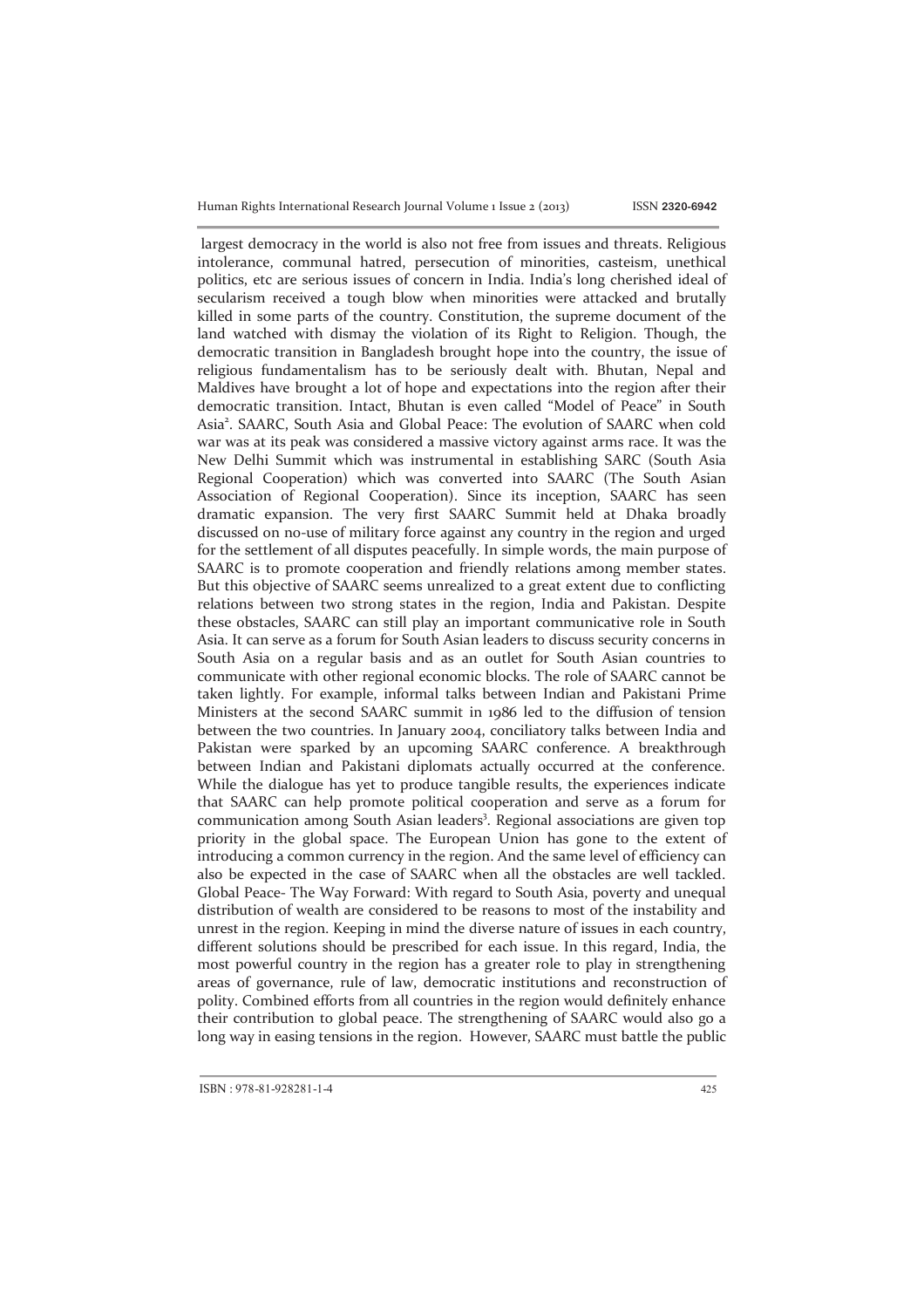perception that it is more a figurehead of South Asian unity than an actual facilitator of regional cooperation<sup>4</sup>.

In general, peace and prosperity is the dream of every nation and if this dream stands fulfilled, the ultimate objective of global peace can be achieved. This requires a comprehensive peace building process all through the globe. Peace building strategies make sure that major crises do not arise in the first place or if at all they arise they do not subsequently recur<sup>5</sup>. There are peace maintenance, peace restoration and peace enforcement strategies that are to be effectively practiced by nations. Peace maintenance strategies try to resolve or at least contain disputes from escalating into armed conflicts. Nations can undertake preventive diplomacy i.e. solve issues through dialogues and mediations. Peace can be maintained also through preventive deployment wherein troops can be deployed in order to prevent disputes. Nations can also seriously adhere to peace restoration strategies like peacemaking and peace keeping. Peace enforcement strategies like sanctions can also deliver the desired results. Efficient peacemaking also requires greater coordination and cooperation between the various factors involved in the process. The role of peace keepers is no longer simple because peace building encompasses human security, rule of law, institutionalized transparency, justice etc<sup>6</sup>. Peace makers should take utmost care to take into account the needs of different groups at all stages of rebuilding of societies. Peace building measures also require better communication and transparency. Most of all, political support is a major factor that can contribute to the success of any peace keeping operation.

Citizens also have a great role to play in the peace movement because it is not possible for any nation to undertake any initiatives related to global peace without the support and sanction of the people. The positive role of NGO's can further strengthen peace initiatives all round the globe because most of them are directly or indirectly associated with various peace organizations.

**Conclusion:** No region in the world is as important as the South Asian region in terms of strategic importance. Because of this the region continues to be in the priority list of big powers. But unfortunately the region is encompassed with ethnic rivalries, human rights violations, poverty and inequality, terrorism, insurgency, religious fundamentalism etc. Hence they are not able to contribute to their fullest potential to global peace. But these issues have to face clear public scrutiny so that resolving of these issues is made possible with public support. There is a requirement of wider publicity and political backing at all levels. Effort should be made to enhance non-official dialogues through inter-regional connection, cultural globalization and greater independence. These requirements are to be undertaken with much concern because the very future of South Asia depends upon how successfully these issues are resolved, ultimately contributing towards global peace.

Not just South Asia but every single nation in the world aspires for global peace and harmony. It is the various internal and external conflicts and issues that act as an obstacle to the achievement of this objective. Each nation should contribute to global peace to the level possible. Each nation should strive towards solving the